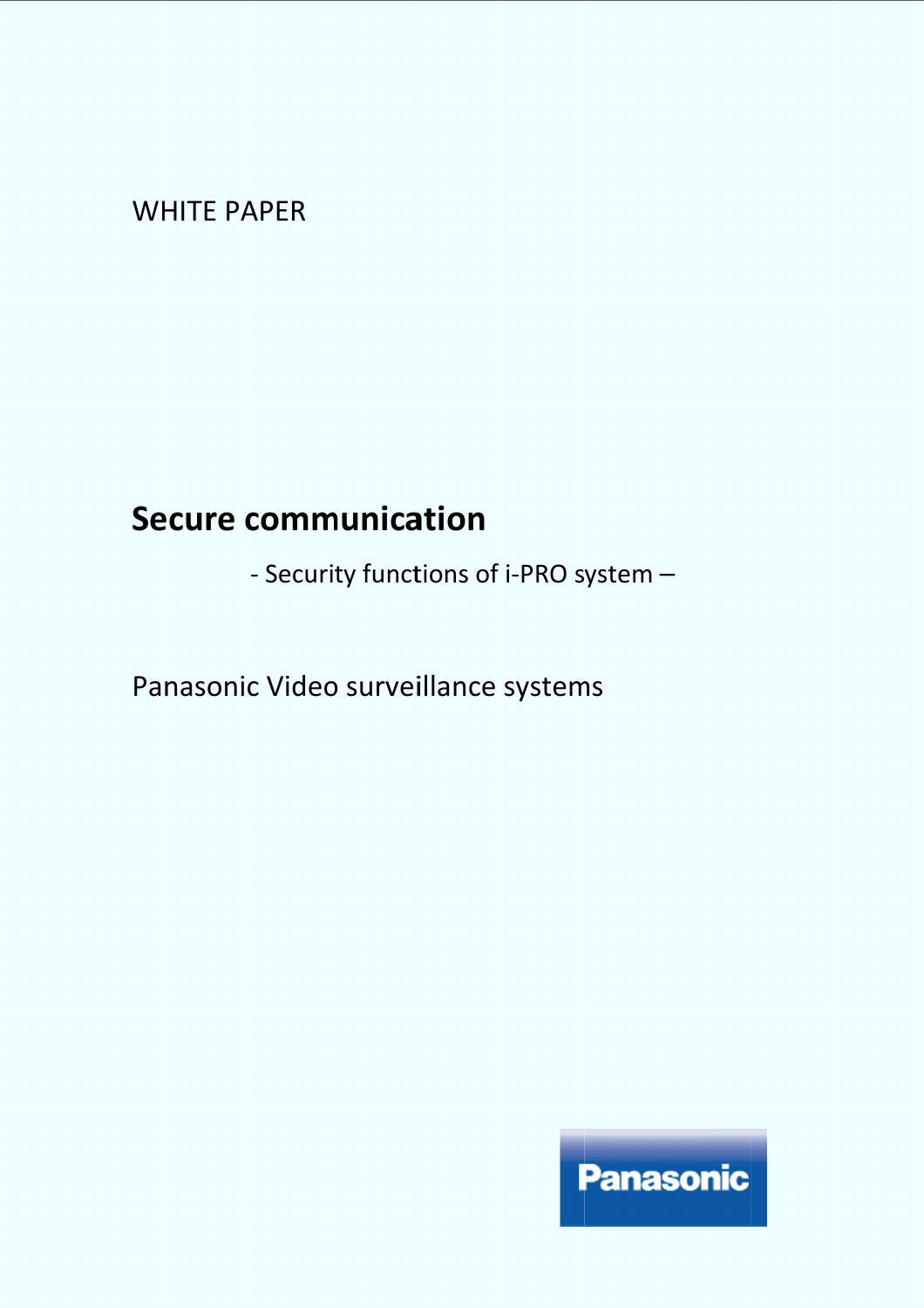# **Table of Contents**

| 1.    |  |
|-------|--|
| 2.    |  |
| 3.    |  |
| 3.1.  |  |
| 3.2.  |  |
| 3.3.  |  |
| 3.4.  |  |
| 3.5.  |  |
| 3.6.  |  |
| 3.7.  |  |
| 3.8.  |  |
| 3.9.  |  |
| 3.10. |  |
| 3.11. |  |
| 4.    |  |
| 4.1.  |  |
| 4.2.  |  |
| 4.3.  |  |
| 4.4.  |  |
| 4.5.  |  |
| 4.6.  |  |
| 4.7.  |  |
| 5.    |  |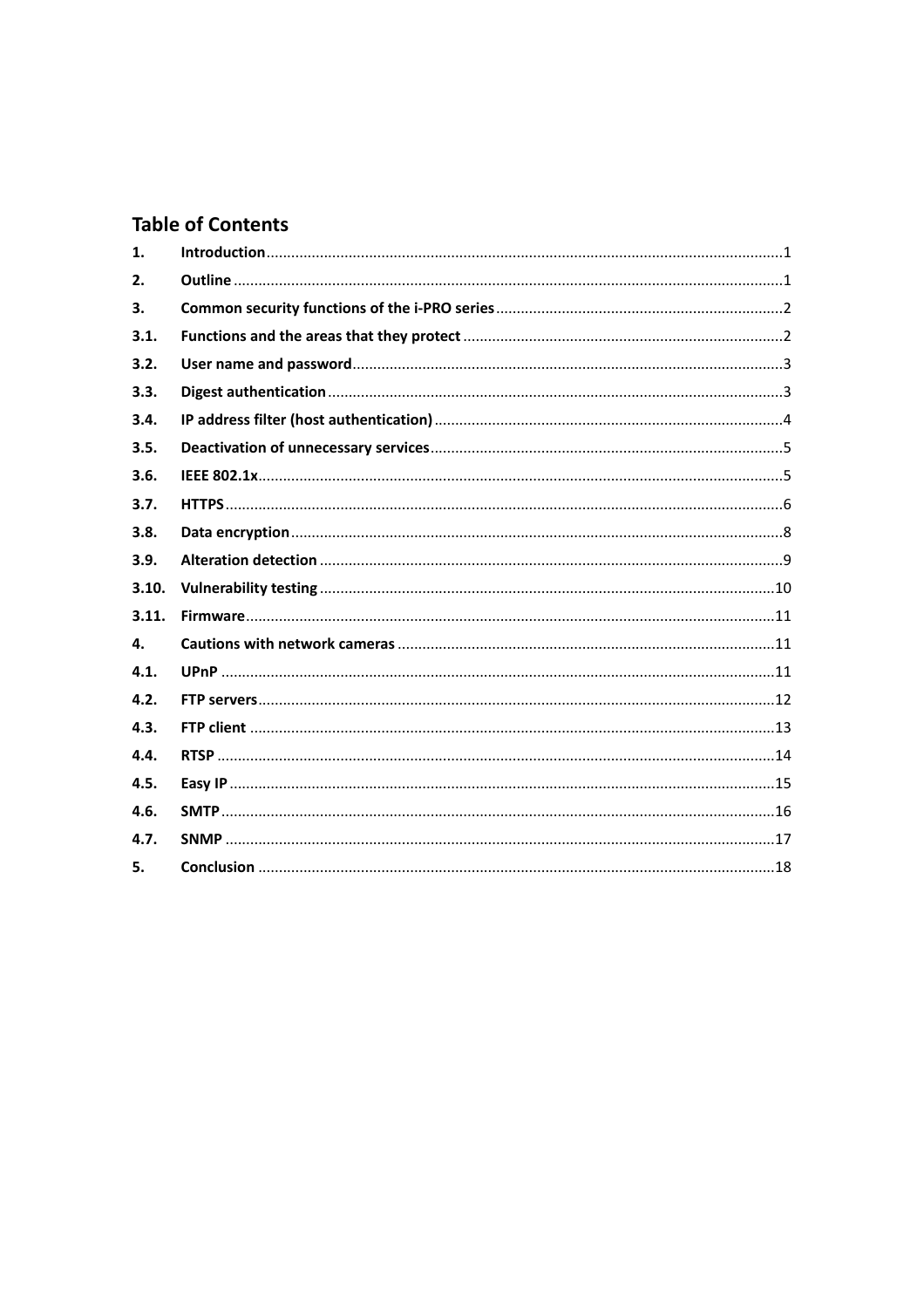## **1. Introduction**

Cyber-attacks on IoT devices have been increasing in recent years. Surveillance systems centering on analog cameras and recorders had mainly been used in closed networks such as companies' internal networks. However, with the migration of surveillance camera systems from analog to digital, network composition is becoming large scale and being connected to the Internet is becoming the norm. Moreover, surveillance systems are recognized as being an important part of the social infrastructure, and the risk of cyber-attacks on IoT devices is similarly increasing day by day.

This white paper describes the functions of and how to set security functions on Panasonic's i-PRO series of surveillance cameras and recorders (hereinafter, the "i-PRO system")

# **2. Outline**

Measures against security threats need to take into account the environment of the system, assets to protect, and what the information is.

The following steps are ordinarily taken when considering cyber security of surveillance camera systems.

Step 1: Identify the overall composition of the surveillance camera system to protect.

Step 2: Identify information, functions and assets to protect on the system.

Step 3: Identify presumed threats to information, functions and assets to protect (threat analysis).

Step 4: Identify best practices in measures to counter threats.

Step 5: Select measures to take considering threat level, damage level, costs, etc.

This white paper covers the security functions held by the i-PRO series in the following chapters, but implementing all of those may prevent the desired functionality from being exhibited or decrease ease of use. You should take sufficient measures upon thoroughly analyzing threats.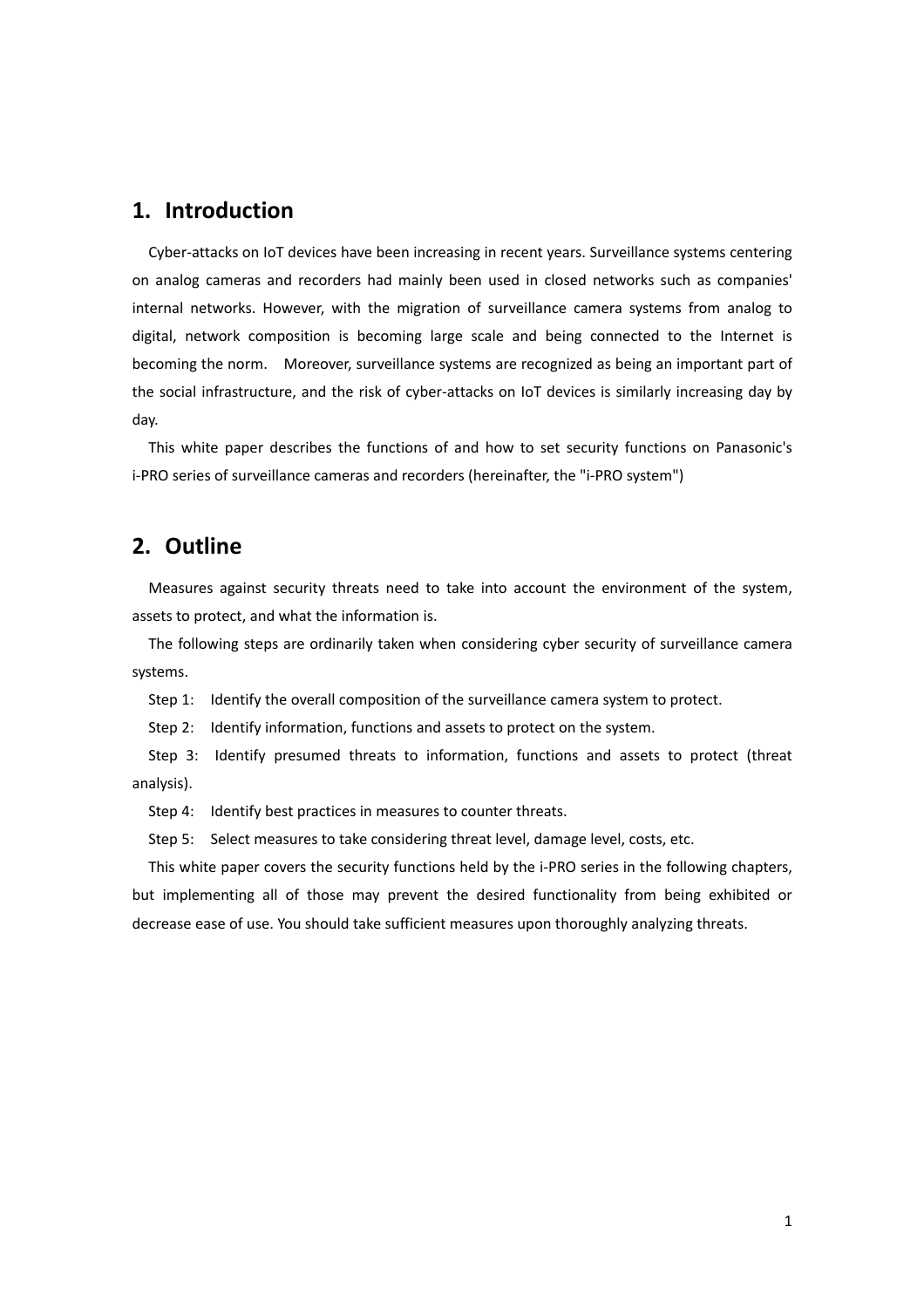# **3. Common security functions of the i i-PRO series PRO series**

# **3.1. Functions and the areas that they protect**

The diagram shows a system using common surveillance cameras. As shown in the figure, there are a variety of risks, and cyber attackers aim for the weakest part of the system. Therefore, measures need to be taken for all parts where it is judged through threat analy sis vulnerabilities are present.



Individual threats and effective countermeasures are shown in the table below.

| Threat                        | Countermeasure                       |
|-------------------------------|--------------------------------------|
| Access by unauthorized client | Authentication by password           |
|                               | Host authentication                  |
|                               | Deactivation of unnecessary services |
|                               | 802.1X                               |
| Snooping/alteration           | Communications encryption (HTTPS)    |
| on network                    |                                      |
| Alteration of recorded data   | Data encryption                      |
| Alteration of recorded data   | Detection of recording alteration    |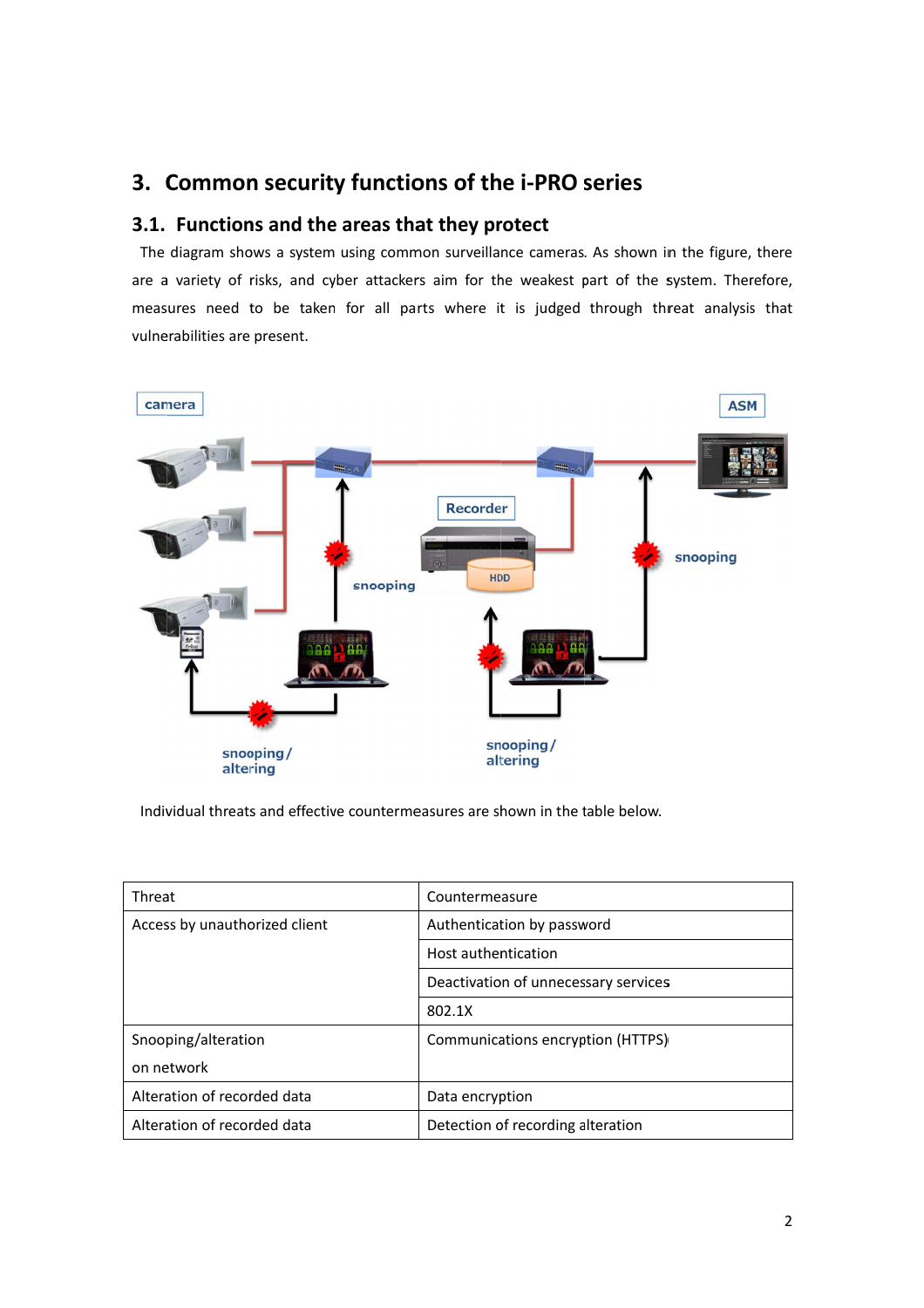#### **3.2. User name and password**

The most basic method of preventing unauthorized access to surveillance equipment is to set a user name and password to restrict access. A default account name and password are set when shipping from the factory, and some devices have a user account embedded that cannot be changed. Also, some devices can be accessed without a password (no need for authentication) by default. If a default password is set, this provides the benefit of being able to start using the device right away, but the password can be obtained by anyone by searching the Internet or from the device's instruction manual. Also, cyber attackers are in possession of simple user account names and passwords (root/12345, etc.) set by default and make unauthorized access by those. i-PRO series cameras (version xxx or later) and recorders do not have a user account name or password set by default, and use of a default password is prohibited by setting those at time of first access.

Caution is also needed regarding the user account privileges set here. All device settings, operations, and the like can be made if administrator privileges are granted, so whether or not administrator privileges are needed for the account that is added needs to be considered when registering it.

If a password operation policy is decided by the organization you belong to, it is best to adhere to that. If one is not decided, the following policy is recommended.

- Use two or more types of characters (letters, numbers, symbols) for the password.
- Change the password periodically.

#### **3.3. Digest authentication**

Even if use of an appropriate user account name and password are required, network capturing by a cyber attacker may enable those to be illicitly obtained depending on the authentication method.

The following two authentication methods are defined for HTTP.

① Basic authentication

With basic authentication, user name and password are sent as plain text. For that reason, it must not be used unless absolutely necessary to maintain backward compatibility.

#### ② Digest authentication

With digest authentication, user name and password are sent hashed by MD5. It is difficult to restore hashed values to their original text strings, so snooping on and alteration of user names and passwords can be prevented. Here, anyone can request the hash value from an ID and password, so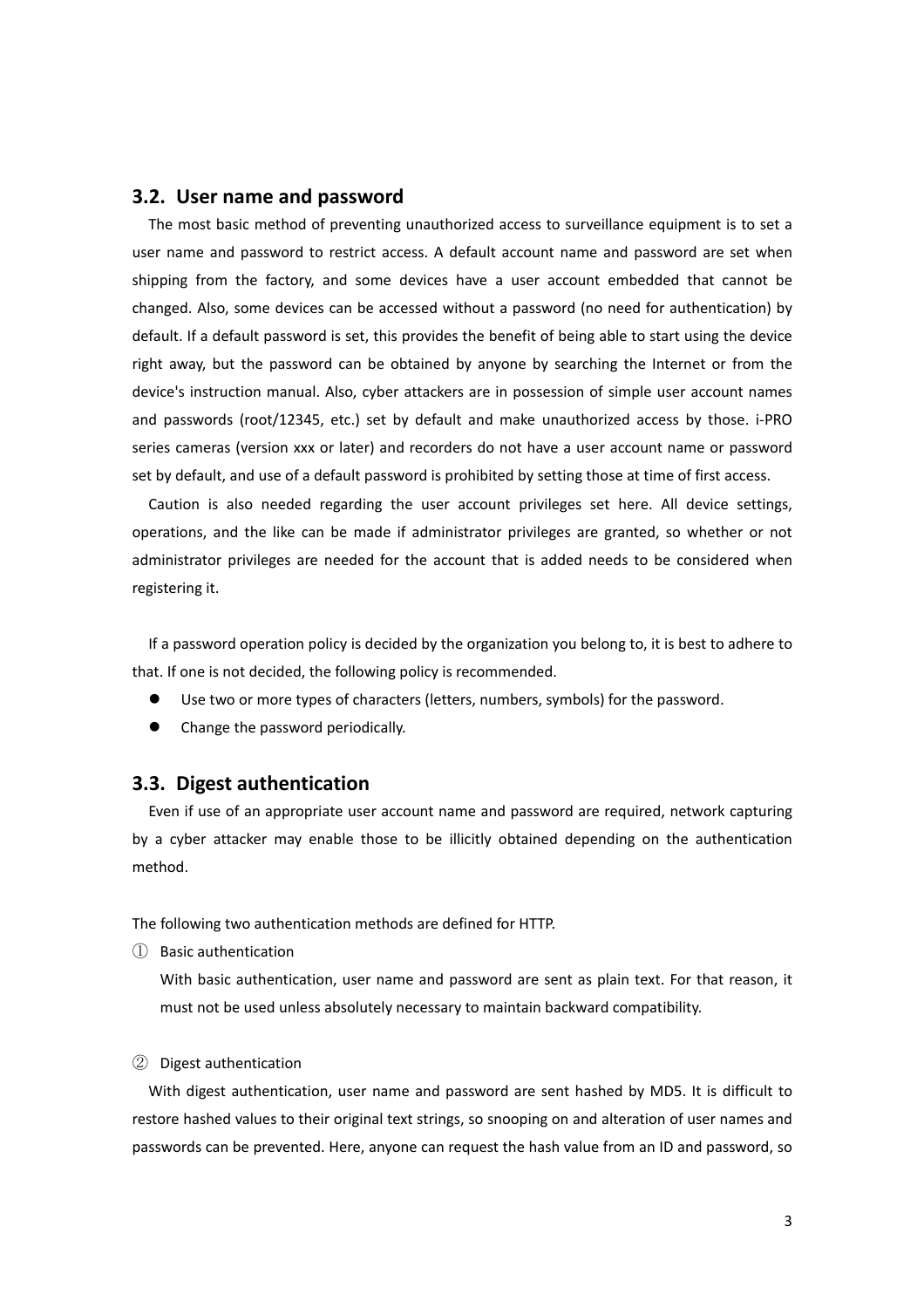if frequently used combinations (such as user name: root, password: 12345) are used, they can be easily guessed. For reasons such as this, frequently used passwords must not be used.

With i-PRO cameras, either authentication is accepted by default in accordance with a request from the client connecting. To set so only digest authentication is accepted, select [Setup] -> [User mng.] -> [User auth.] and set [Authentication] to Digest.

(Settings page capture)

| Live                                                                                                                                                                                                                                                                                                                                                                                                                                                                                                                      | Setup | User auth.                     | Host auth. | <b>IEEE 802.1X</b>     | Data encryption  |        |               |
|---------------------------------------------------------------------------------------------------------------------------------------------------------------------------------------------------------------------------------------------------------------------------------------------------------------------------------------------------------------------------------------------------------------------------------------------------------------------------------------------------------------------------|-------|--------------------------------|------------|------------------------|------------------|--------|---------------|
|                                                                                                                                                                                                                                                                                                                                                                                                                                                                                                                           |       |                                |            |                        |                  |        |               |
| -Easy Setup                                                                                                                                                                                                                                                                                                                                                                                                                                                                                                               |       | User auth.                     |            | $Q$ On                 | $\bullet$ Off    |        |               |
| Internet                                                                                                                                                                                                                                                                                                                                                                                                                                                                                                                  |       | <b>Guest User</b>              |            | $\bigcirc$ Use         | <b>O</b> Not use |        |               |
| Event action                                                                                                                                                                                                                                                                                                                                                                                                                                                                                                              |       | Authentication                 |            | Digest or Basic V      |                  |        |               |
| +Basic<br>+Image/Audio<br>+Multi-screen                                                                                                                                                                                                                                                                                                                                                                                                                                                                                   |       |                                |            | Set                    |                  |        |               |
| +Alarm                                                                                                                                                                                                                                                                                                                                                                                                                                                                                                                    |       | User name registration         |            | -New registration-     | $\checkmark$     | Change | <b>Delete</b> |
| -User mng.<br>User auth                                                                                                                                                                                                                                                                                                                                                                                                                                                                                                   |       | User name (1 to 32 characters) |            |                        |                  |        |               |
| Host auth.                                                                                                                                                                                                                                                                                                                                                                                                                                                                                                                |       | Password (8 to 32 characters)  |            |                        |                  |        |               |
| <b>IEEE 802.1X</b><br>Data encryption                                                                                                                                                                                                                                                                                                                                                                                                                                                                                     |       | Retype password                |            |                        |                  |        |               |
| +Network                                                                                                                                                                                                                                                                                                                                                                                                                                                                                                                  |       | Access level                   |            | 3. Live only<br>$\vee$ |                  |        |               |
| +Schedule                                                                                                                                                                                                                                                                                                                                                                                                                                                                                                                 |       |                                |            |                        |                  |        |               |
| +RS485                                                                                                                                                                                                                                                                                                                                                                                                                                                                                                                    |       |                                |            | <b>Set</b>             |                  |        |               |
| +Maintenance                                                                                                                                                                                                                                                                                                                                                                                                                                                                                                              |       |                                |            |                        |                  |        |               |
| Note:<br>(1) Distinguish between upper- and lower cases.<br>(2) Entry of the following is not allowed as a user name: 2-byte characters, and 1-byte symbols " & :; \<br>(3) Entry of the following is not allowed as a password: 2-byte characters, and 1-byte symbols " &<br>(4) For the password, use two or more types of characters from alphabetic characters, numbers, and symbols.<br>(5) Keep the user name and password at hand so as not to lose.<br>(6) It is recommended to change the password periodically. |       |                                |            |                        |                  |        |               |

## **3.4. IP address filter (host authentication)**

If the IP address or network that the client accessing an i-PRO camera belongs to is decided, access from networks other than that can be blocked by setting an IP address filter (host authentication).

This can be set from the browser at [Setup] -> [User mng.] -> [Host auth.].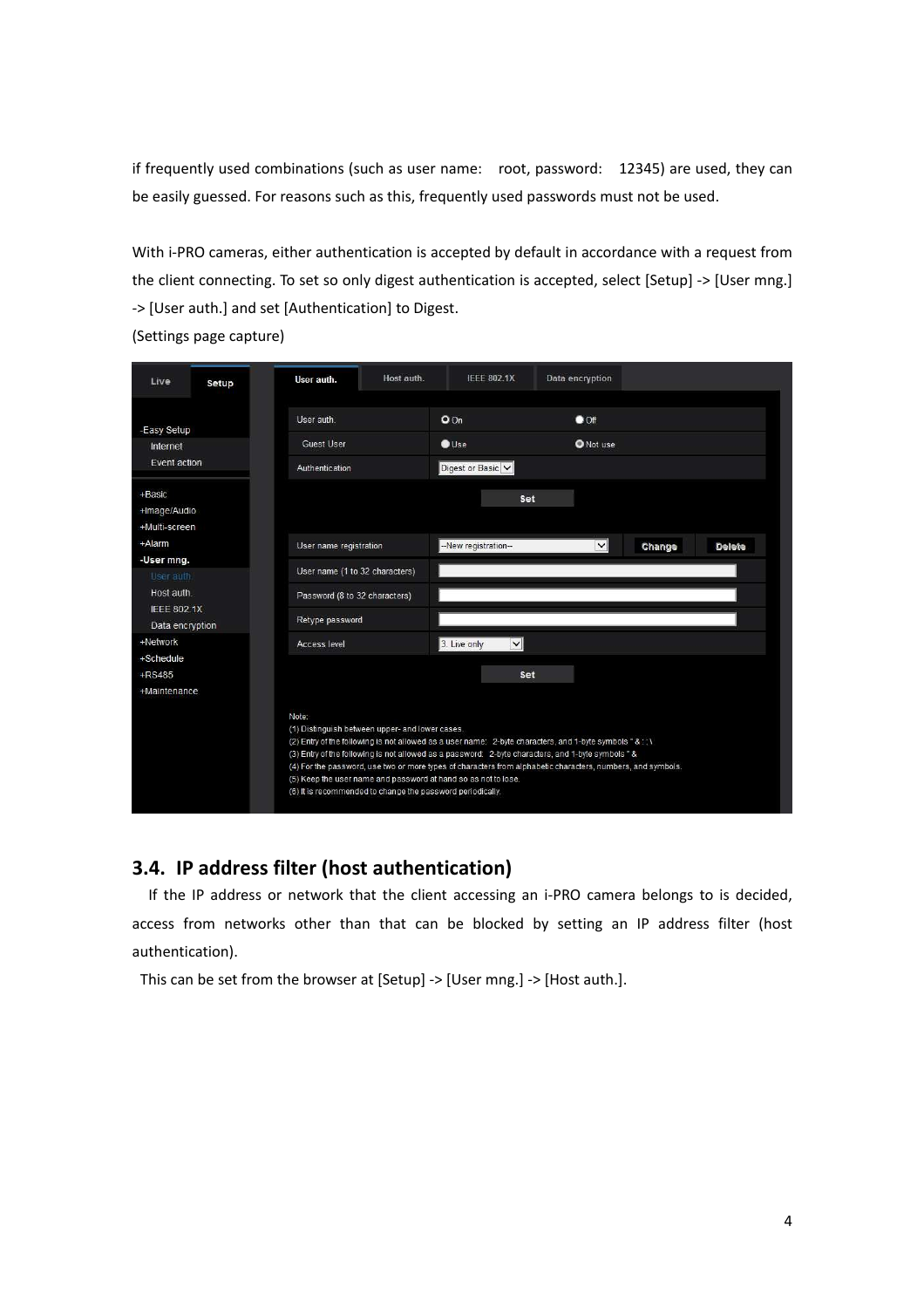| Live                | <b>Setup</b> | User auth.   | Host auth.                                                                          | <b>IEEE 802.1X</b> | Data encryption                |               |
|---------------------|--------------|--------------|-------------------------------------------------------------------------------------|--------------------|--------------------------------|---------------|
|                     |              |              |                                                                                     |                    |                                |               |
| -Easy Setup         |              | Host auth.   |                                                                                     | $\bullet$ On       | $O$ Off                        |               |
| Internet            |              |              |                                                                                     |                    |                                |               |
| Event action        |              |              |                                                                                     | <b>Set</b>         |                                |               |
|                     |              |              |                                                                                     |                    |                                |               |
| -Basic              |              | IP address   |                                                                                     |                    |                                |               |
| <b>Basic</b>        |              |              |                                                                                     |                    | Example of entry: 192.168.0.10 |               |
| SD memory card      |              | Access level |                                                                                     | 3. Live only       | M                              |               |
| Log<br>+Image/Audio |              |              |                                                                                     | <b>Set</b>         |                                |               |
| +Multi-screen       |              |              |                                                                                     |                    |                                |               |
| +Alarm              |              |              |                                                                                     |                    |                                |               |
| -User mng.          |              | Host check   |                                                                                     | $\boxed{N}$        |                                | <b>Delete</b> |
| User auth.          |              |              | It is required to register the IP address of the PC used for the setup to the host. |                    |                                |               |
| Host auth.          |              |              | The host authentication is disabled for the access via the Internet.                |                    |                                |               |
| <b>IEEE 802.1X</b>  |              |              |                                                                                     |                    |                                |               |
| Data encryption     |              |              |                                                                                     |                    |                                |               |
|                     |              |              |                                                                                     |                    |                                |               |

To authorize only a specific IP address, input an address like 192.168.0.100. To authorize access only the network that the client belongs to, entering a subnet by CIDR notation like 192.168.0.0/24 authorizes access from the entire subnet.

When setting, it is important to carefully confirm that there are no mistakes in the range that is allowed access. If mistakes are made in setting and the camera cannot be accessed, it will need to be reset to factory default.

Even if performing IP address filtering with IPv6 activated, one must note that access can be made from IPv6 addresses.

#### **3.5. Deactivation of unnecessary services**

A cyber attacker can use services that are active on a device as a platform for attacks. Especially if telnet service is activated, there is risk of the root account being taken over by entering a password and the device being infiltrated. Settings for the device may be changed or internal information taken, or it may be used as a platform for attacking other devices by setting a malware. With i-PRO cameras, infiltration of the device is prevented by deactivating default services. Only the following services are active by default with the i-PRO system.

- $\bullet$  HTTP (80)
- RTSP (554)

#### **3.6. IEEE 802.1x**

IEEE 802.1x is technology that uses a LAN switch to make so only approved devices can make a network connection. By using this mechanism, malicious entities can be prevented from connecting a PC to an open switching hub port on the LAN to infiltrate the network and make unauthorized access or snoop.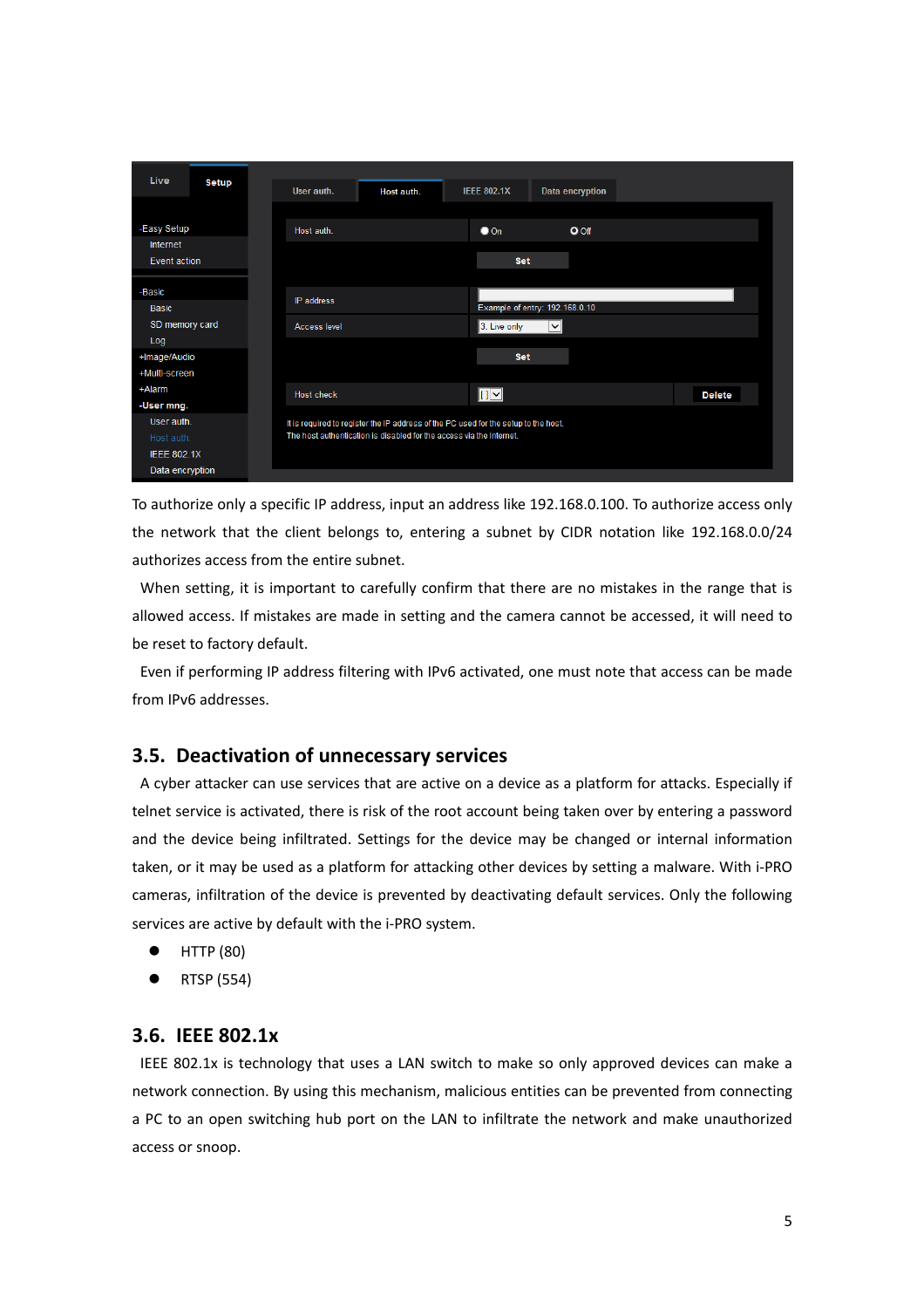With IEEE 802.1x, software called a supplicant must be installed on the client PC attempting to access and an authentication LAN switch and authentication service must be readied. A client that wants to access first makes a request to connect to the authentication LAN switch and sends an EAP (Extensible Authentication Protocol) message. The authentication LAN switch forwards the EAP message to the authentication server, and the server judges whether or not to allow a connection.

There are different types of EAP, including EAP-MD5, PEAP, and EAP-TLS. EAP-MD5 and PEAP are methods of authentication by ID and password, and EAP-TLS uses digital certificates for authentication.

Currently (as of February 2017), only some i-PRO series cameras support IEEE 802.1x, with only EAP-MD5 and PEAP supported as the EAP; however, applicable models and authentication methods will be expanded in the future.

| Live                     | <b>Setup</b> | User auth.         | Host auth. | <b>IEEE 802.1X</b> | Data encryption |  |
|--------------------------|--------------|--------------------|------------|--------------------|-----------------|--|
|                          |              |                    |            |                    |                 |  |
| -Easy Setup              |              | <b>IEEE 802.1X</b> |            |                    |                 |  |
| Internet<br>Event action |              | <b>IEEE 802.1X</b> |            | $\bullet$ On       | $O$ Off         |  |
| -Basic                   |              | User name          |            |                    |                 |  |
| <b>Basic</b>             |              | Password           |            |                    |                 |  |
| SD memory card           |              | Retype password    |            |                    |                 |  |
| Log<br>+Image/Audio      |              | EAP method         |            | EAP-PEAP V         |                 |  |
| +Multi-screen            |              |                    |            |                    |                 |  |
| +Alarm                   |              |                    |            |                    |                 |  |

Camera settings can be configured from [Setup] -> [User mng.] -> [IEEE 802.1x] tab.

#### **3.7. HTTPS**

HTTPS (Hyper Transfer Protocol Secure) is a protocol to make secure communications by HTTP, and it makes HTTP communications on secure connections provided by SSL/TLS protocols.

Two major effects can be gained by using HTTPS.

① Prevention of snooping

Communications is encrypted by using HTTPS, and even if data is obtained on the network, it is rendered unreadable. By using this technology, snooping can be prevented.

To encrypt communications by HTTPS, a specific secret key must be held in the camera/recorder. For that reason, a secret key generated outside is ordinarily imported to the camera or each camera is accessed individually when set up and a specific secret key needs to be generated. In the former method, there is a possibility of the secret key being leaked when importing. And in the latter, it takes time to generate in the camera a secret key with sufficient encryption strength, making it very exhausting work in an environment with many cameras/recorders set up.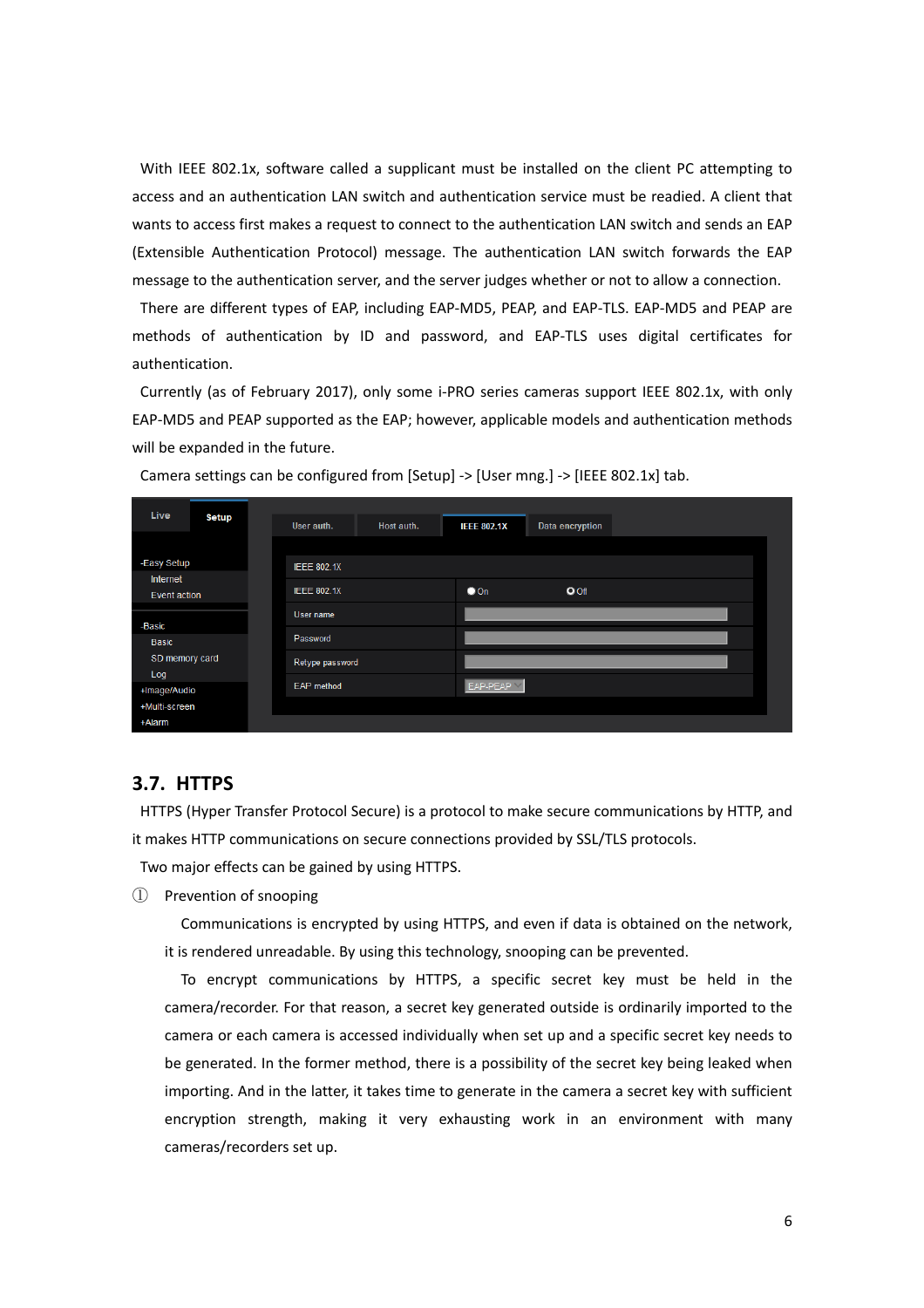Panasonic was the first in the world to provide products where a secret key and digital certificate are preinstalled, starting with some cameras (as of April 2016, surveyed by Panasonic). This work is done in a strictly controlled factory, and the certificate authority issuing (signing) certificates is controlled by a world-famous security vendor with a high level of security.

② Preventing spoofing

Spoofing involves using a forged PC or camera and pretending to be the camera/recorder the user is trying to access to exploit passwords and other information. This is a method often used in phishing of online banking and the like. In order to prevent spoofing, the identity of the digital certificate sent from the connecting device (camera/recorder) must be verified when establishing HTTPS communications. Specifically, the issuer (signer) of the digital certificate must be trusted by the connecting device (client). With cameras of many vendors, a function to generate self-signed certificates is provided as a method where HTTPS communications can be made temporarily; but with self-signed certificates, one issues certificates one's self, so the objective level of trust is low. As an analogy, this is like presenting a self-made passport at the immigration area of an airport. With preinstalled certificates used by Panasonic, a certificate authority that generates certificates is managed by world-famous and highly trusted security vendor as previously mentioned, so the possibility of forged certificates being used is extremely small.

HTTPS settings can be changed by opening [Setup] -> [Network] -> [Advanced] tab -> [HTTPS] page, changing [Connection] to [HTTPS] and pressing the [Set] button.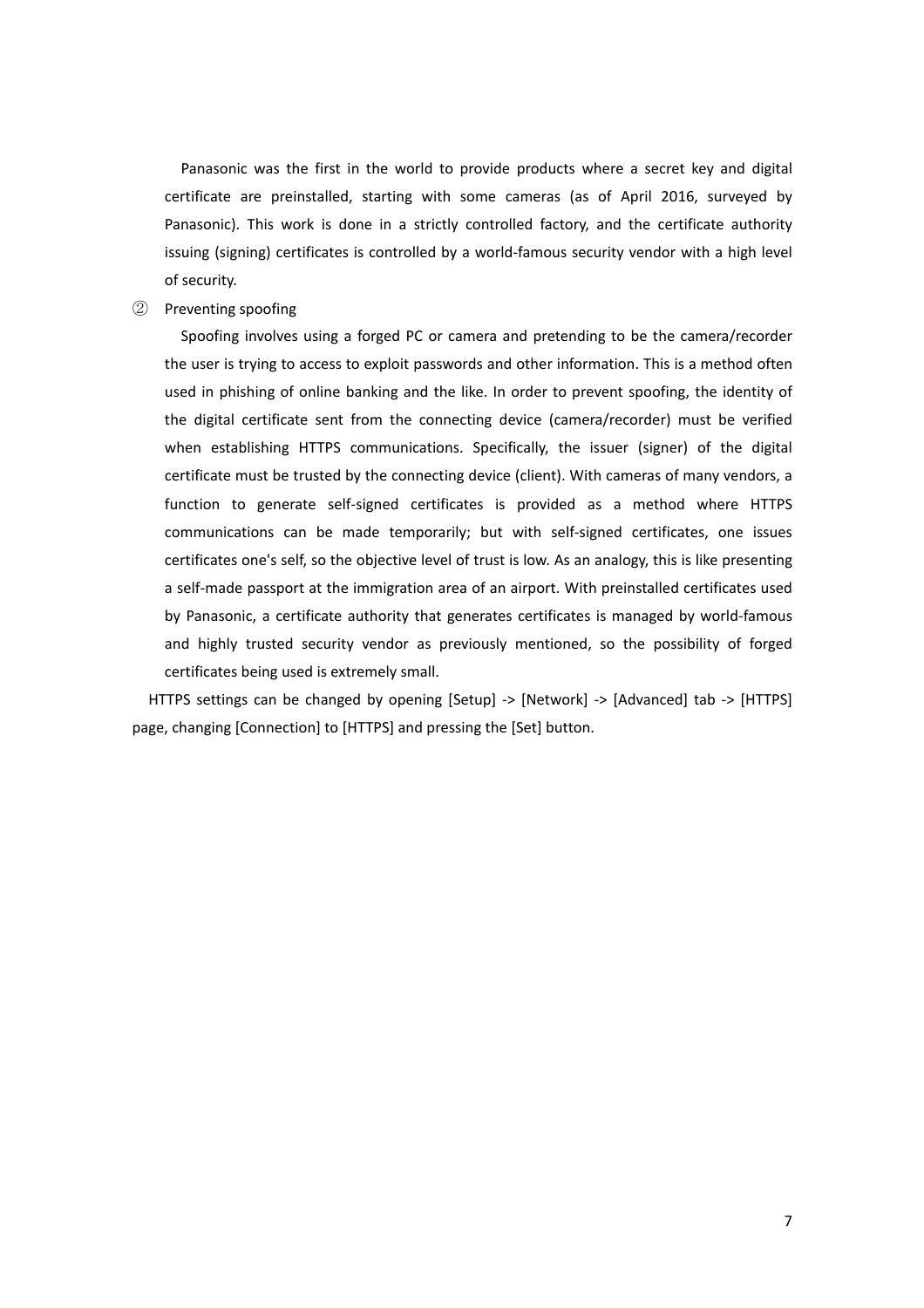| Live<br>Setup            |                  |                                                |                                                             |                |                |
|--------------------------|------------------|------------------------------------------------|-------------------------------------------------------------|----------------|----------------|
|                          | Network          | Advanced                                       |                                                             |                |                |
|                          |                  |                                                |                                                             |                |                |
| -Easy Setup              |                  |                                                | SMTP(E-mail)   FTP   NTP   UPnP   HTTPS   DDNS   SNMP   QoS |                |                |
| Internet<br>Event action | <b>HTTPS</b>     |                                                |                                                             |                |                |
|                          |                  |                                                |                                                             |                |                |
| -Basic                   | CRT key generate |                                                | <b>Execute</b>                                              |                |                |
| Basic                    | Self-signed      | Generate                                       | <b>Execute</b>                                              |                |                |
| SD memory card<br>Log    | Certificate      | Information                                    | Not generated                                               | <b>Confirm</b> | <b>Delete</b>  |
| +Image/Audio             |                  | Generate Certificate<br><b>Signing Request</b> | <b>Execute</b>                                              |                |                |
| +Multi-screen            | CA Certificate   | CA Certificate install                         |                                                             | 参照             | <b>Execute</b> |
| +Alarm                   |                  |                                                |                                                             |                |                |
| +User mng.<br>-Network   |                  | Information                                    | Invalid                                                     | Confirm        | <b>Delete</b>  |
| Network                  | Connection       |                                                | HTTPS V                                                     |                |                |
| Advanced                 |                  |                                                |                                                             |                |                |
| +Schedule                | HTTPS port       |                                                | 443<br>$(1 - 65535)$                                        |                |                |
| +RS485                   |                  |                                                |                                                             |                |                |
| +Maintenance             |                  |                                                |                                                             |                |                |
|                          |                  |                                                |                                                             |                |                |
|                          |                  |                                                |                                                             |                |                |
|                          |                  |                                                |                                                             |                |                |
|                          |                  |                                                |                                                             |                |                |
|                          |                  |                                                |                                                             |                |                |
|                          |                  |                                                | <b>Set</b>                                                  |                |                |

The preinstalled certificates are signed by a private CA, and a root certificate must be installed and registered on the client PC in order to confirm the signer to prevent spoofing. See the instruction manual for details.

#### **3.8. Data encryption**

Data encryption, unlike HTTPS and VPN, involves encrypting video and audio data only. HTTPS and VPN encrypt the communications path, so data after communications is decrypted and recorded. If recorded data is leaked, it will be in a state where it can be viewed. With data encryption, however, it is the data that is encrypted, so it remains encrypted even recoded to storage. Thus, even if the hard drive or SD card is stolen or data on the cloud is leaked, video cannot be peeked at.

There is no industry standard method of data encryption, and the system as a whole needs to handle data encryption to execute it.

Currently (as of February 2017), some models in the i-PRO series (cameras, recorders, PC software) handle data encryption.

Camera settings can be configured from [Setup] -> [User mng.] -> [Data encryption] tab.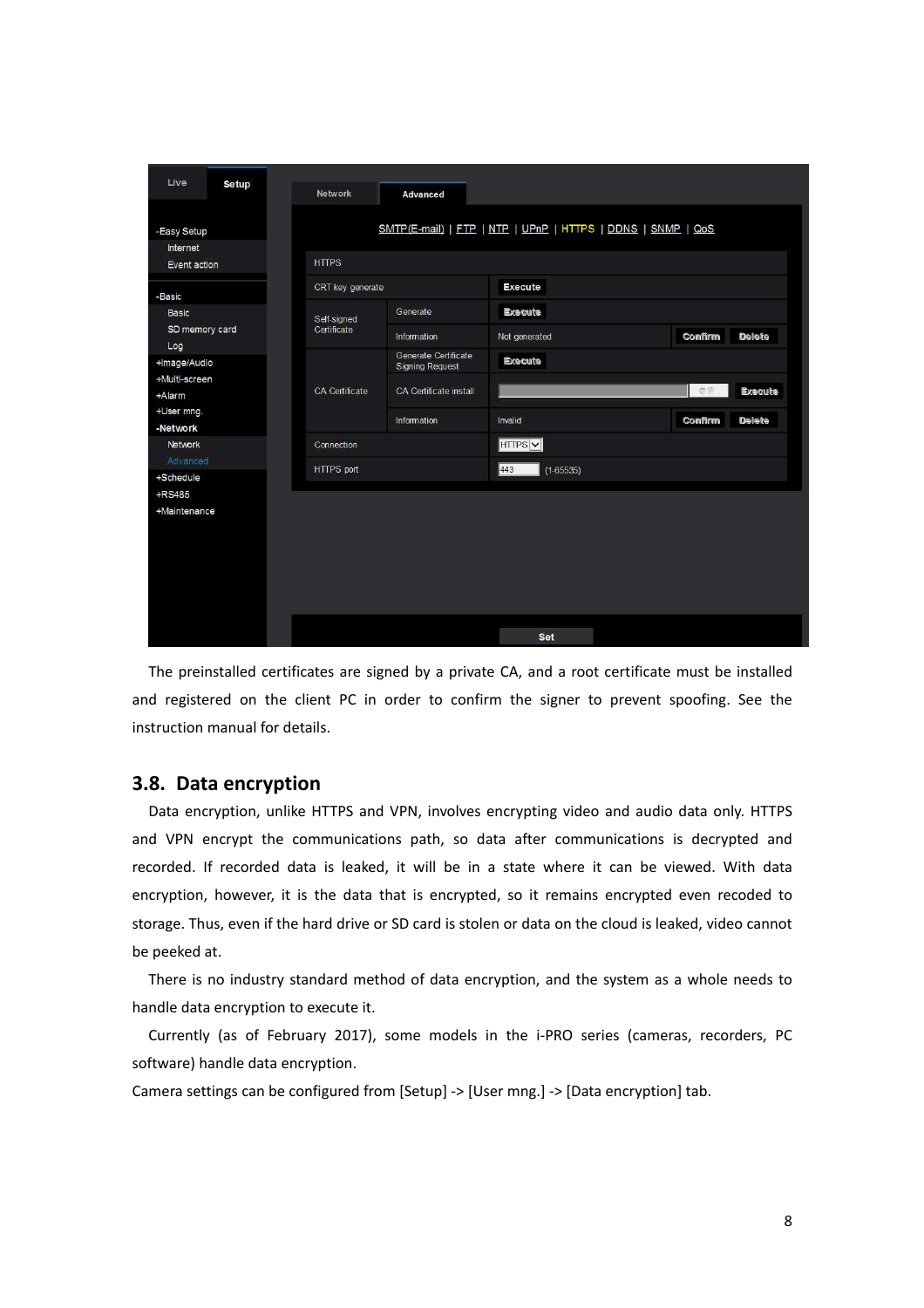

#### **3.9. Alteration detection**

There is a risk of data recoded on storage being moved somewhere else. If sent by email or carried on an SD card, there is a possibility of data being altered or replaced on the transport route. The alteration detection function detects when such risks occur.

Specifically, the hash value of video data is calculated while shooting, encrypted using the secret key preinstalled on the camera, and added to recoding data in advance. That encrypted data is called a "signature". When detecting presence of alteration, the hash value of video data is calculated again; and if that value is confirmed to be the same as the hash value decoded with the certificate of the camera used for shooting, it can be certified that the data has not been altered.

The signature created by the camera's secret key can only be decrypted with the public key included in the camera's certificate. As covered in the section on HTTPS, it cannot be objectively confirmed who signed with a self-signed certificate. For example, if data carried on an SD card is signed after falling into the hands of someone with malicious intent and is altered, that alteration cannot be detected. In order to prevent such situations, a certificate preinstalled on the device itself must be used.

Settings can be configured by opening a separate window by selecting [Setup] -> [Basic] -> [SD memory card] tab -> [Alteration detection], turning [additional info for detection alteration] to [On] and pressing the [Set] button.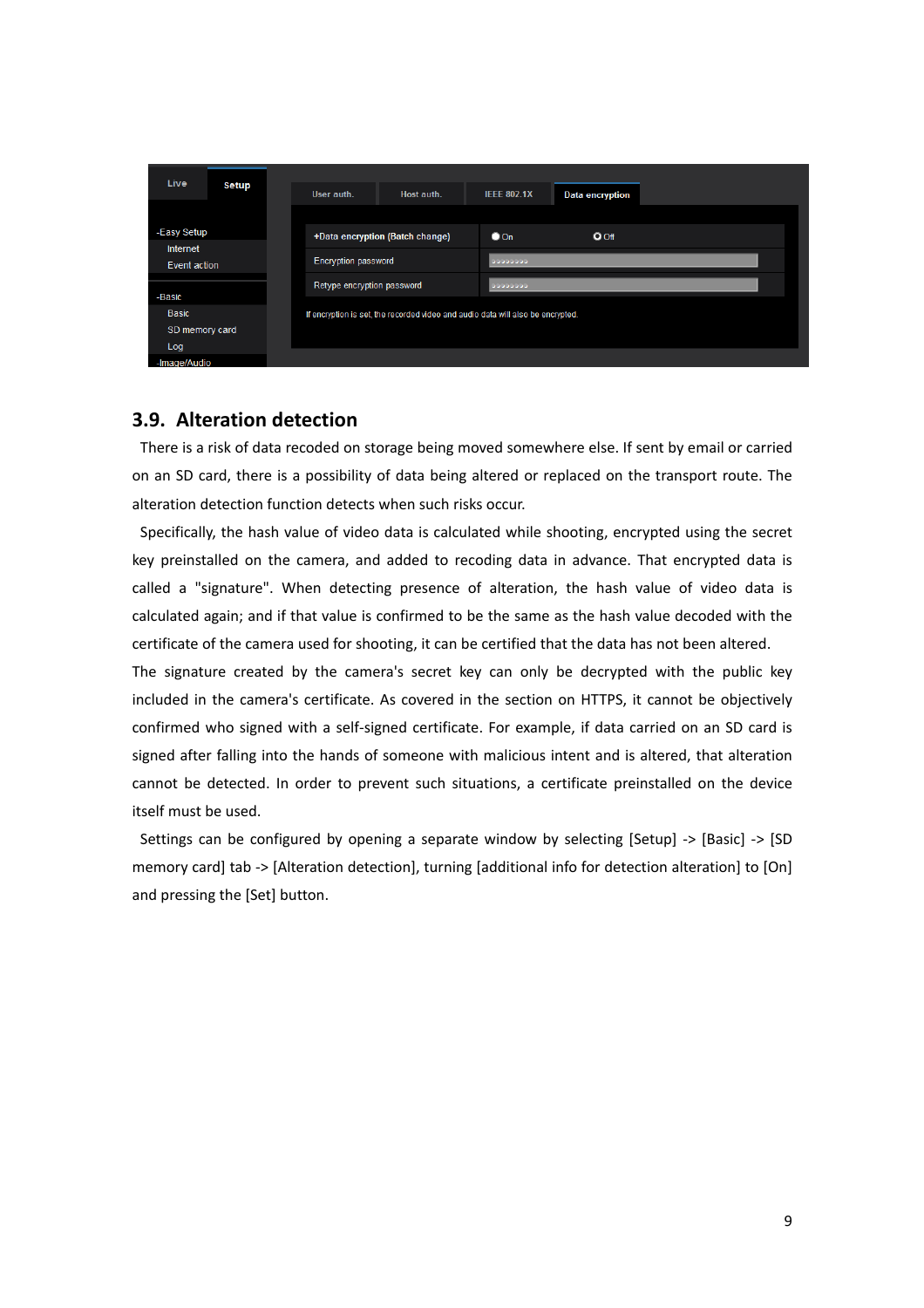|                            | Additional info for detecting alteration       | $\bullet$ On   | $O$ Off |         | Set           |
|----------------------------|------------------------------------------------|----------------|---------|---------|---------------|
| CRT key generate           |                                                | Execute        |         |         |               |
|                            | Generate                                       | Execute        |         |         |               |
| Self-signed<br>Certificate | Information                                    | Not generated  |         | Confirm | Delete        |
|                            | Certificate download                           | <b>Execute</b> |         |         |               |
|                            | Generate Certificate<br><b>Signing Request</b> | Execute        |         |         |               |
| <b>CA Certificate</b>      | <b>CA Certificate install</b>                  |                |         | 参照      | Execute       |
|                            | Information                                    | Invalid        |         | Confirm | <b>Delete</b> |
|                            | Certificate download                           | Execute        |         |         |               |

Alteration detection only handles movies (MP4 format), and confirmation can be made by dedicated software.

#### **3.10. Vulnerability testing**

Software installed on network devices has undergone many cyber-attacks in the past, and many vulnerabilities have been found. As a countermeasure against that, vulnerabilities found in the past have been compiled in a CVE (Common Vulnerabilities and Exposures) database, and that has been shared worldwide. Also, attacks are made on past vulnerabilities based on this disclosed database.

The i-PRO series has undergone verification testing on vulnerabilities registered to the CVE, and appropriate countermeasures are taken for vulnerabilities discovered. With this effort, the threat of cyber attacks on known problems can be reduced. Moreover, with the i-PRO system, module structure is identified using our own modules in HTTPS communications as well, and we take our own countermeasures against vulnerabilities. And encryption algorithms with weak security, such as SSL3.0 and RC4, are not used.

There is also the possibility that vulnerabilities not known at present too may be found in the future. Panasonic is constantly monitoring for new vulnerabilities, and actions are taken promptly when it is judged that countermeasures are needed. In order to protect yourself from the latest cyber attacks, it is recommended that you check the Panasonic website periodically and always update to the latest firmware.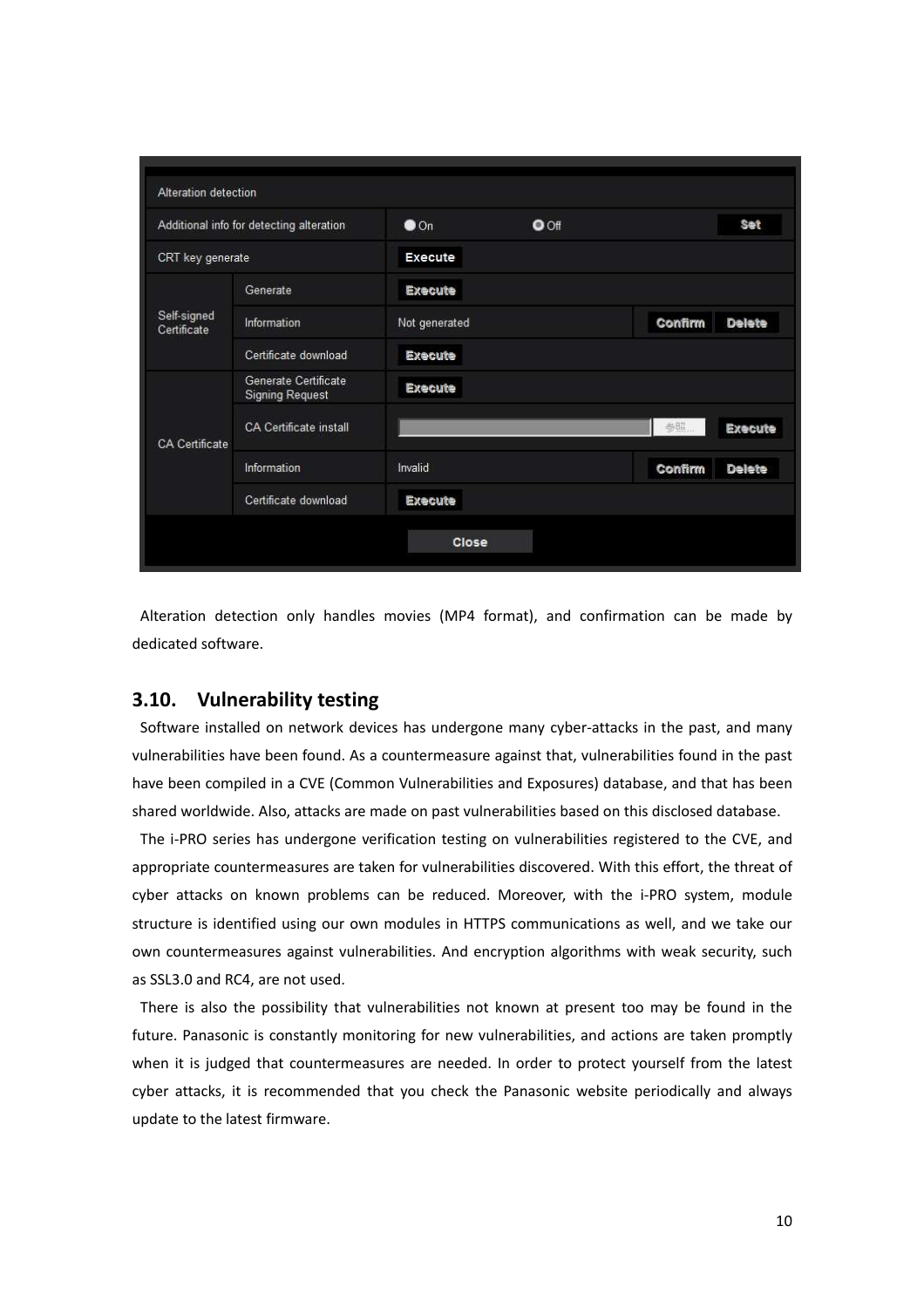#### **3.11. Firmware**

There is risk in the firmware data itself as well. There is a possibility of being attracted to spoofing sites by targeted attack email and firmware being updated with a version that includes a virus, so firmware must always be downloaded from the vendor's page.

If the firmware posted is not encrypted, there is a risk of it being analyzed by persons with malicious intent, vulnerabilities being detected, and attacks being made. There have been cases where a device is attacked by firmware vulnerabilities even if there are no problems with the user's settings, rendering it inoperable, and DDoS attacks being made on other servers via the device. With i-PRO cameras and recorders, all firmware is securely encrypted and it cannot be analyzed.

# **4. Cautions with network cameras**

#### **4.1. UPnP**

Configuring UPnP automatic port forwarding settings, port forwarding settings are made for NAT routers and network cameras can be accessed from the Internet outside the network holding the cameras. To reject access from outside, the Auto port forwarding setting on the UPnP settings screen must be turned off.

| Live                            | Setup | <b>Network</b>       | Advanced |              |                                                             |  |
|---------------------------------|-------|----------------------|----------|--------------|-------------------------------------------------------------|--|
| -Easy Setup                     |       |                      |          |              | SMTP(E-mail)   FTP   NTP   UPnP   HTTPS   DDNS   SNMP   QoS |  |
| Internet<br>Event action        |       | UPnP                 |          |              |                                                             |  |
| +Basic                          |       | Auto port forwarding |          | $\bullet$ On | $Q$ Off                                                     |  |
| +Image/Audio                    |       | Camera short cut     |          | $\bullet$ On | $O$ Off                                                     |  |
| +Multi-screen<br>-Alarm         |       |                      |          |              |                                                             |  |
| Alarm                           |       |                      |          |              |                                                             |  |
| VMD area                        |       |                      |          |              |                                                             |  |
| Audio detection<br>Notification |       |                      |          |              |                                                             |  |
| +User mng.                      |       |                      |          |              |                                                             |  |
| -Network                        |       |                      |          |              |                                                             |  |
| Network                         |       |                      |          |              |                                                             |  |
| Advanced                        |       |                      |          |              |                                                             |  |
| +Schedule                       |       |                      |          |              |                                                             |  |
| +RS485                          |       |                      |          |              |                                                             |  |
| +Maintenance                    |       |                      |          |              |                                                             |  |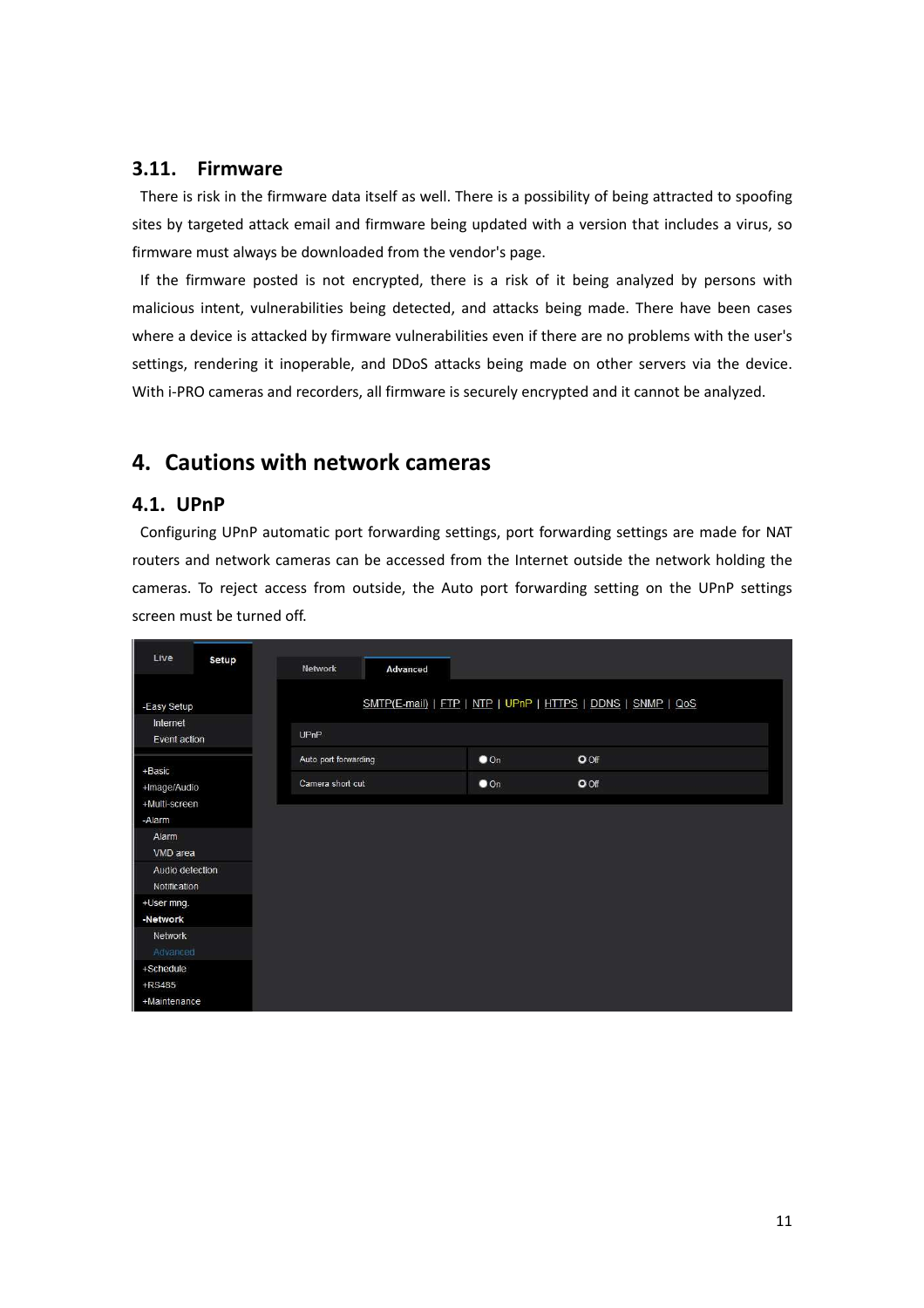# **4.2. FTP servers**

 By activating the FTP server function, network cameras can be accessed from FTP clients by FTP. FTP communications is not encrypted, so it is recommended that the FTP server function be turned off when not using an FTP server function in order to prevent snooping on IDs, passwords, and transferred data. The FTP server function can be turned off by setting the FTP access to camera setting on the Network settings screen to Forbid.

| Live<br>Setup                   | <b>Network</b><br>Advanced       |                                                           |  |
|---------------------------------|----------------------------------|-----------------------------------------------------------|--|
|                                 |                                  |                                                           |  |
| -Easy Setup                     | IPv4 network                     |                                                           |  |
| Internet                        | <b>Network Settings</b>          | Static<br>$\overline{\mathbf{v}}$                         |  |
| Event action                    | IP address(IPv4)                 | 10<br>192<br>$\overline{0}$<br>168                        |  |
| +Basic                          | Subnet mask                      | 255<br>255<br>255<br>0                                    |  |
| +Image/Audio<br>+Multi-screen   | Default gateway                  | 192<br>168<br>lo<br>l1                                    |  |
| -Alarm                          | <b>DNS</b>                       | Auto<br><b>O</b> Manual                                   |  |
| Alarm<br>VMD area               | Primary server address           | $\overline{0}$<br>$\overline{0}$<br>$\overline{0}$<br>lo. |  |
| Audio detection<br>Notification | Secondary server address         | $\overline{0}$<br>lo.<br>lo.<br>lo.                       |  |
| +User mng.                      | IPv6 network                     |                                                           |  |
| -Network                        | Manual                           | $\bullet$ On<br>O Off                                     |  |
| Network<br>Advanced             | IP address(IPv6)                 |                                                           |  |
| +Schedule                       | Default gateway                  |                                                           |  |
| +RS485<br>+Maintenance          | DHCPv6                           | $\bullet$ On<br>O Off                                     |  |
|                                 | Primary DNS server address       |                                                           |  |
|                                 | Secondary DNS server address     |                                                           |  |
|                                 | Common                           |                                                           |  |
|                                 | HTTP port                        | 80<br>$(1 - 65535)$                                       |  |
|                                 | Line speed                       | $\vert \mathbf{v} \vert$<br>Auto                          |  |
|                                 | Max RTP packet size              | O Unlimited(1500byte)<br>Limited(1280byte)                |  |
|                                 | HTTP max segment size(MSS)       | Unlimited(1460byte) V                                     |  |
|                                 | Bandwidth control(bit rate)      | Unlimited V                                               |  |
|                                 | Easy IP Setup accommodate period | Q20min<br>Unlimited                                       |  |
|                                 | FTP access to camera             | O Forbid<br>Allow                                         |  |
|                                 |                                  | Set                                                       |  |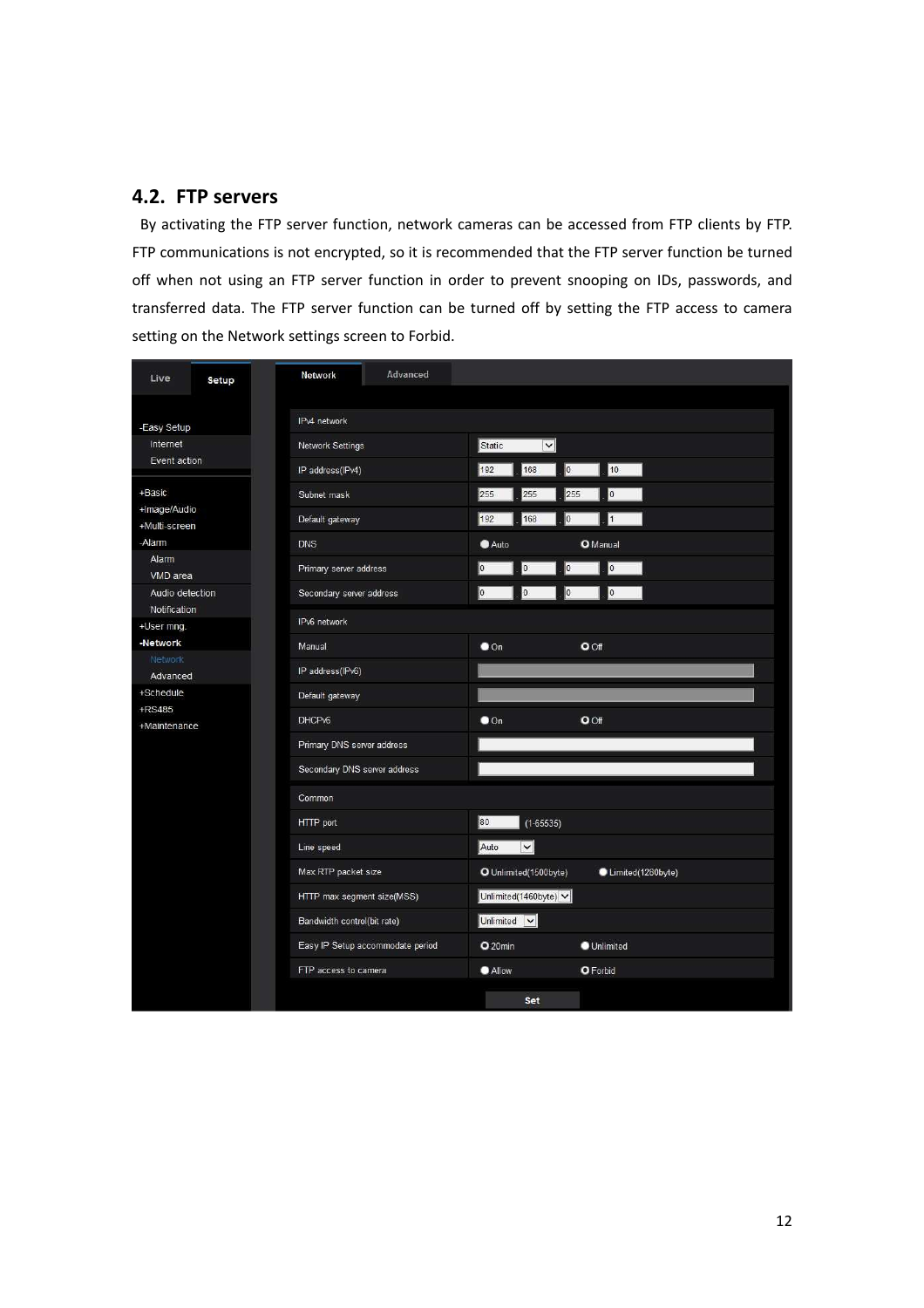# **4.3. FTP client**

By activating the FTP client function, FTP image files can be transferred to an external FTP server. FTP communications are also not encrypted, so it is recommended that the FTP client function be turned off when using in an unsecured environment in order to prevent snooping on IDs, passwords and transferred data.

| Live<br>Setup                   | SMTP(E-mail)   FTP   NTP   UPnP   HTTPS   DDNS   SNMP   QoS |                                      |                                                      |                               |  |  |
|---------------------------------|-------------------------------------------------------------|--------------------------------------|------------------------------------------------------|-------------------------------|--|--|
|                                 | <b>FTP</b>                                                  |                                      |                                                      |                               |  |  |
| -Easy Setup                     | Alarm image FTP transmission                                | $\bullet$ On                         | $O$ Off                                              |                               |  |  |
| Internet<br>Event action        | Directory name                                              |                                      |                                                      |                               |  |  |
| +Basic<br>+Image/Audio          | File name                                                   | Terminal 1<br><b>M</b> VMD           | Terminal 2<br>Command alarm                          | Terminal 3<br>Audio detection |  |  |
| +Multi-screen                   | FTP transmission retry                                      | $\bullet$ On                         | $Q$ Off                                              |                               |  |  |
| -Alarm<br>Alarm<br>VMD area     | Pre alarm                                                   | Transmission interval<br><b>Ifps</b> | Maximum number of images Recording duration<br>0 pic | 0s                            |  |  |
| Audio detection<br>Notification | Post alarm                                                  | <b>Transmission interval</b><br>1fps | Number of images<br>100 pics                         | Recording duration<br>100s    |  |  |
| +User mng.                      | Image capture size                                          | (640x360)<br>JPEG(2)                 |                                                      |                               |  |  |
| -Network<br><b>Network</b>      |                                                             |                                      |                                                      |                               |  |  |
| Advanced                        | FTP periodic image transmission                             |                                      |                                                      |                               |  |  |
| +Schedule                       | FTP periodic image transmission                             | $\bullet$ On                         | $O$ Off                                              |                               |  |  |
| +RS485                          | Directory name                                              |                                      |                                                      |                               |  |  |
| +Maintenance                    | File name                                                   | O Name w/time&date                   | Name w/o time&date                                   |                               |  |  |
|                                 | <b>Transmission interval</b>                                | $15 - 9$                             |                                                      |                               |  |  |
|                                 | Image capture size                                          | JPEG(2) (640x360)                    |                                                      |                               |  |  |
|                                 | FTP server address                                          | Example of entry: 192.168.0.10       |                                                      |                               |  |  |
|                                 | User name                                                   |                                      |                                                      |                               |  |  |
|                                 | Password                                                    |                                      |                                                      |                               |  |  |
|                                 | Control port                                                | 21<br>$(1 - 65535)$                  |                                                      |                               |  |  |
|                                 | FTP mode                                                    | <b>O</b> Passive                     | Active                                               |                               |  |  |
|                                 |                                                             | Set                                  |                                                      |                               |  |  |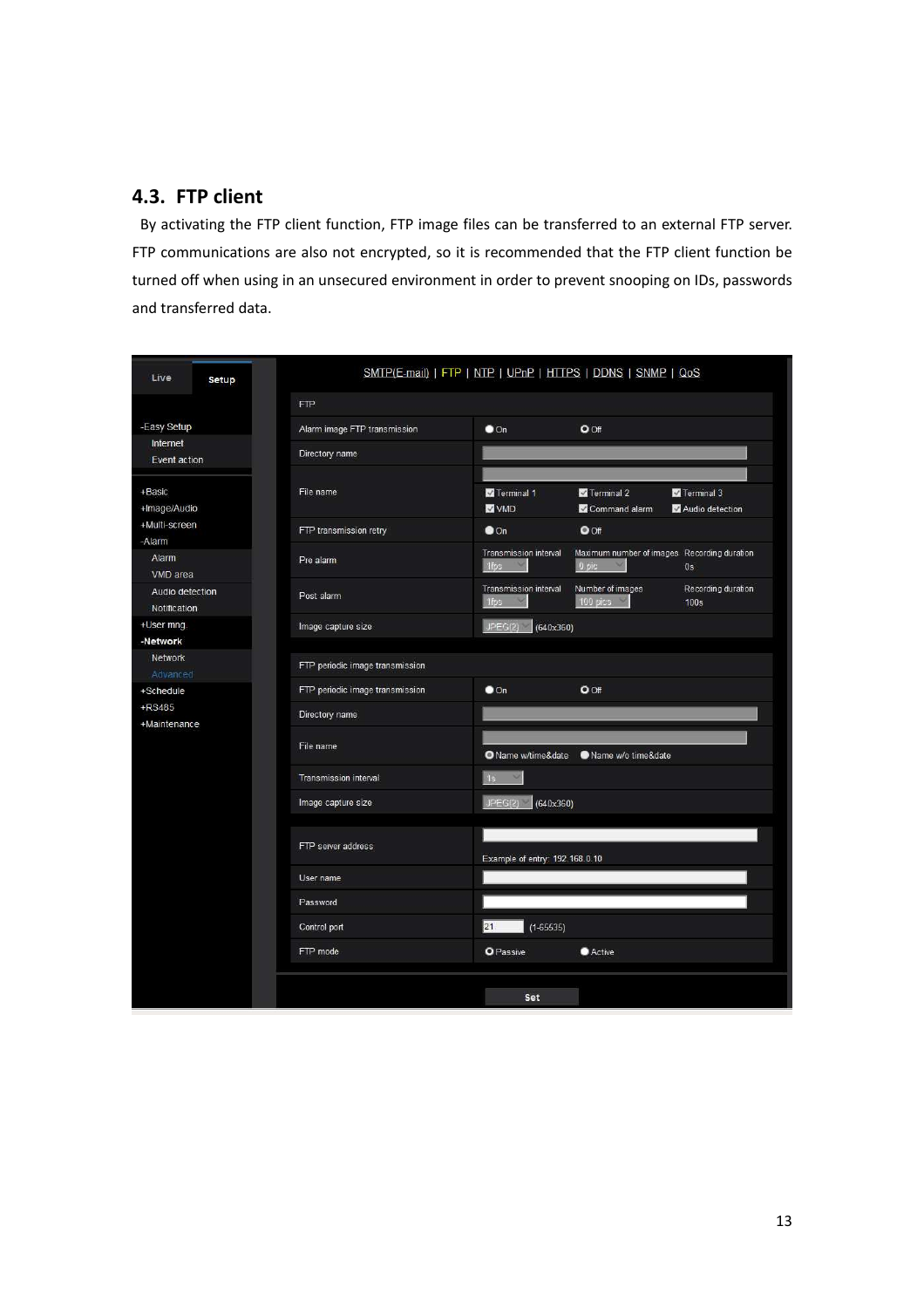# **4.4. RTSP**

RTSP used for streaming, like HTTP, does not handle communications encrypted by SSL. There is thus a risk of ID and password being snooped on. To prevent that, communications by HTTPS can be used or encrypted communications is possible by streaming in Internet mode as described below. Internet mode setting can be configured by turning on Internet mode (over HTTP) in the setting items for each stream from Image/Audio settings.

| Live<br>Setup           | Image                         | Image quality          | Audio                                           |                          |  |
|-------------------------|-------------------------------|------------------------|-------------------------------------------------|--------------------------|--|
|                         |                               |                        |                                                 |                          |  |
| -Easy Setup             | Image capture mode            |                        | 2 mega pixel [16:9] (30fps mode) v              |                          |  |
| Internet                |                               |                        |                                                 |                          |  |
| Event action            | "Live" page (Initial display) |                        |                                                 |                          |  |
| -Basic                  | Initial display stream        |                        | Stream(1)<br>$\vert \vee \vert$<br><b>MJPEG</b> |                          |  |
| Basic<br>SD memory card | Refresh interval (JPEG) *     |                        | 5fps<br>$\checkmark$                            |                          |  |
| Log                     | <b>JPEG</b>                   |                        |                                                 |                          |  |
| -Image/Audio<br>Image   |                               | Image capture size     | 1920x1080<br>$\vert$ $\vert$                    |                          |  |
| Image quality           | JPEG(1)                       | Image quality          | 5 Normal<br>$\vee$                              |                          |  |
| Audio<br>-Multi-screen  |                               | Image capture size     | $\vee$<br>640x360                               |                          |  |
| Multi-screen            | JPEG(2)                       | Image quality          | 5 Normal<br>$\check{ }$                         |                          |  |
| +Alarm                  |                               | Image capture size     | 320x180<br>$\overline{\mathsf{v}}$              |                          |  |
| +User mng.<br>-Network  | JPEG(3)                       | Image quality          | 5 Normal<br>$\checkmark$                        |                          |  |
| <b>Network</b>          | Stream(1)                     |                        |                                                 |                          |  |
| Advanced                |                               |                        |                                                 |                          |  |
| +Schedule<br>+RS485     | <b>Stream transmission</b>    |                        | $Q$ On                                          | $\bullet$ Off            |  |
| +Maintenance            | Stream encoding format        |                        | O H.265                                         | H.264                    |  |
|                         | Internet mode (over HTTP)     |                        | $\bullet$ On                                    | $Q$ Off                  |  |
|                         | Image capture size            |                        | 1920x1080 V                                     |                          |  |
|                         | <b>Transmission priority</b>  |                        | $\overline{\mathbf{v}}$<br>Frame rate           |                          |  |
|                         | Frame rate*                   |                        | 30fps * $\vert \bm{\vee} \vert$                 |                          |  |
|                         | Max bit rate (per client) *   |                        | $\vert \mathbf{v} \vert$<br>3072kbps *          | 3072<br>kbps             |  |
|                         | Image quality                 |                        | Normal                                          | $\vert \mathbf{v} \vert$ |  |
|                         |                               | <b>GOP</b> control     | Off<br>$\vert \mathbf{v} \vert$                 |                          |  |
|                         | Smart Coding                  | Smart Facial<br>Coding | <b>Off</b>                                      | $\check{ }$              |  |
|                         |                               |                        | Set                                             |                          |  |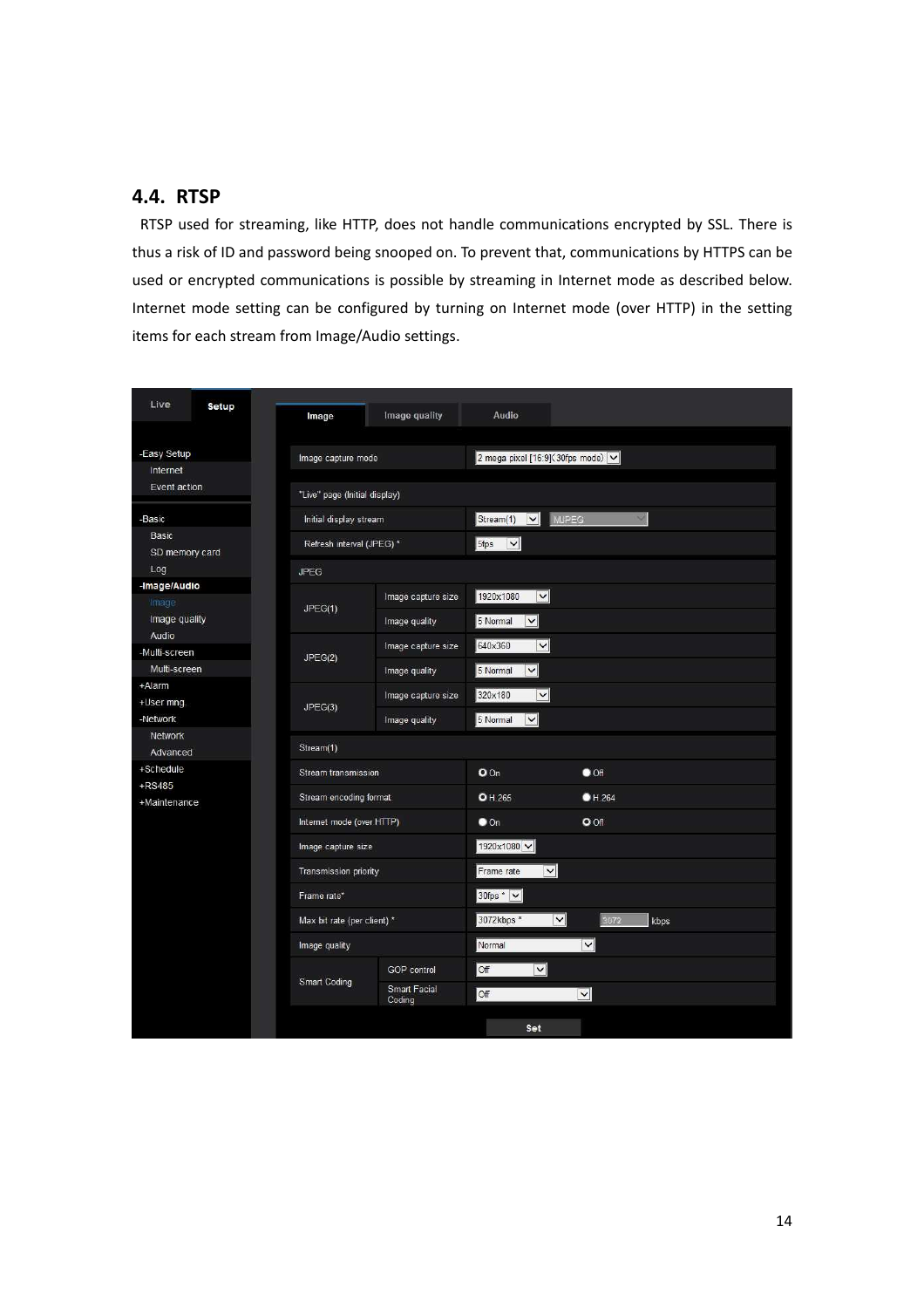### **4.5. Easy IP**

By activating the camera's easy IP setting cameras on the same network can be searched from the Easy IP Setup tool. Third parties will be able to make unauthorized access by obtaining the camera's IP address, and the risk of unauthorized infiltration and DoS attacks increases. In order to make so cameras cannot be searched from the Easy IP Setup tool when camera easy setup is completed, it is recommended that you limit the accommodate period of Easy IP Setup from Unlimited to 20 minutes. Easy IP Setup can be limited by setting Easy IP Setup accommodate period to 20min from the Network screen.

| Live                          | Setup | Advanced<br><b>Network</b>       |                       |                                                          |                   |
|-------------------------------|-------|----------------------------------|-----------------------|----------------------------------------------------------|-------------------|
|                               |       |                                  |                       |                                                          |                   |
| -Easy Setup                   |       | IPv4 network                     |                       |                                                          |                   |
| Internet                      |       |                                  |                       |                                                          |                   |
| Event action                  |       | Network Settings                 | Static                | $\vert \mathbf{v} \vert$                                 |                   |
| -Basic                        |       | IP address(IPv4)                 | 192                   | 10<br>168<br>Iо                                          |                   |
| Basic                         |       | Subnet mask                      | 255                   | o<br>255<br>255                                          |                   |
| SD memory card<br>Log         |       | Default gateway                  | 192                   | 0 <br>168<br>$\vert$ 1                                   |                   |
| -Image/Audio                  |       | <b>DNS</b>                       | Auto                  | <b>O</b> Manual                                          |                   |
| Image<br>Image quality        |       | Primary server address           | o                     | $\vert$ 0<br>0<br>0                                      |                   |
| Audio                         |       | Secondary server address         | $\overline{0}$        | $\sqrt{a}$<br>$\overline{\mathbf{0}}$<br>$\vert 0 \vert$ |                   |
| -Multi-screen<br>Multi-screen |       | IPv6 network                     |                       |                                                          |                   |
| +Alarm                        |       | Manual                           | $\bullet$ On          | $O$ Off                                                  |                   |
| +User mng.                    |       | IP address(IPv6)                 |                       |                                                          |                   |
| -Network                      |       |                                  |                       |                                                          |                   |
| Network                       |       | Default gateway                  |                       |                                                          |                   |
| Advanced<br>+Schedule         |       | DHCP <sub>v6</sub>               | $\bullet$ On          | $Q$ Off                                                  |                   |
| +RS485                        |       | Primary DNS server address       |                       |                                                          |                   |
| +Maintenance                  |       | Secondary DNS server address     |                       |                                                          |                   |
|                               |       | Common                           |                       |                                                          |                   |
|                               |       | HTTP port                        | 80                    | $(1 - 65535)$                                            |                   |
|                               |       | Line speed                       | Auto                  | $\overline{\mathbf{y}}$                                  |                   |
|                               |       | Max RTP packet size              | O Unlimited(1500byte) |                                                          | Limited(1280byte) |
|                               |       | HTTP max segment size(MSS)       |                       | Unlimited(1460byte) V                                    |                   |
|                               |       | Bandwidth control(bit rate)      | Unlimited             | $\vert \mathbf{v} \vert$                                 |                   |
|                               |       | Easy IP Setup accommodate period | Q20min                | <b>Unlimited</b>                                         |                   |
|                               |       |                                  |                       | Set                                                      |                   |
|                               |       |                                  |                       |                                                          |                   |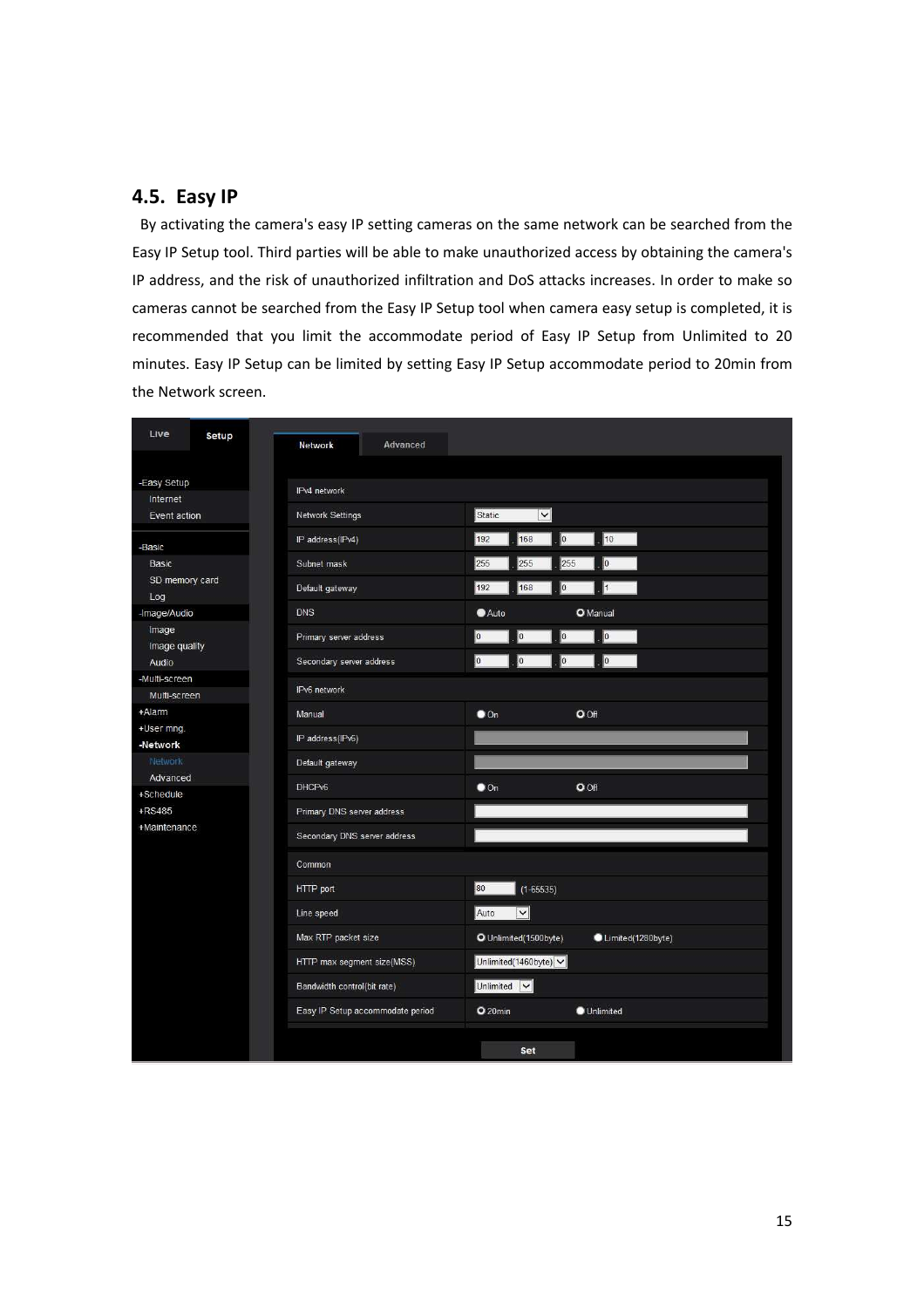# **4.6. SMTP**

When sending email by SMTP, the ID and password are not encrypted when connecting to the SMTP severer, so there is a risk of them being snooped on. Therefore, sending email to a server that supports SMTP over SSL is recommended when sending mail by SMTP. SMTP over SSL can be activated by turning SSL on at the SMTP(E-mail) settings screen.

| Live<br>Setup       | Network                                                               | <b>Advanced</b>                                             |               |                                |                 |  |  |  |
|---------------------|-----------------------------------------------------------------------|-------------------------------------------------------------|---------------|--------------------------------|-----------------|--|--|--|
|                     |                                                                       | SMTP(E-mail)   FTP   NTP   UPnP   HTTPS   DDNS   SNMP   QoS |               |                                |                 |  |  |  |
| -Easy Setup         | SMTP(E-mail)                                                          |                                                             |               |                                |                 |  |  |  |
| Internet            |                                                                       |                                                             |               |                                |                 |  |  |  |
| Event action        | E-mail notification                                                   |                                                             |               | $Q$ Off                        |                 |  |  |  |
| -Basic              |                                                                       | Alarm image attachment                                      |               | $O$ Off                        |                 |  |  |  |
| Basic               | Image capture size                                                    |                                                             |               | JPEG(2)<br>(640x360)           |                 |  |  |  |
| SD memory card      |                                                                       |                                                             |               |                                |                 |  |  |  |
| Log                 |                                                                       | SMTP server address                                         |               |                                |                 |  |  |  |
| -Image/Audio        |                                                                       |                                                             |               | Example of entry: 192.168.0.10 |                 |  |  |  |
| Image               | SMTP port                                                             |                                                             |               | 25                             |                 |  |  |  |
| Image quality       |                                                                       |                                                             |               | $(1 - 65535)$                  |                 |  |  |  |
| Audio               | POP server address                                                    |                                                             |               | Example of entry: 192.168.0.10 |                 |  |  |  |
| -Multi-screen       |                                                                       |                                                             |               |                                |                 |  |  |  |
| Multi-screen        |                                                                       | Type                                                        | <b>O</b> None | POP before SMTP                | $\bullet$ SMTP  |  |  |  |
| -Alarm              | Authentication                                                        | User name                                                   |               |                                |                 |  |  |  |
| Alarm               |                                                                       | Password                                                    |               |                                |                 |  |  |  |
| VMD area            |                                                                       |                                                             |               |                                |                 |  |  |  |
| Audio detection     |                                                                       | Sender's E-mail address                                     |               |                                |                 |  |  |  |
| Notification        | SSL                                                                   |                                                             |               | $\bullet$ Off                  |                 |  |  |  |
| +User mng.          |                                                                       |                                                             |               |                                |                 |  |  |  |
|                     | -Network<br>Destination of notification<br>Destination E-mail address |                                                             |               |                                |                 |  |  |  |
| <b>Network</b>      |                                                                       |                                                             |               |                                |                 |  |  |  |
| Advanced            |                                                                       |                                                             |               |                                | <b>Delete</b>   |  |  |  |
| +Schedule<br>+RS485 | Address <sub>1</sub>                                                  |                                                             |               | Terminal 2                     | Terminal 3      |  |  |  |
| +Maintenance        |                                                                       |                                                             |               | Command alarm                  | Audio detection |  |  |  |
|                     |                                                                       |                                                             |               |                                |                 |  |  |  |
|                     |                                                                       |                                                             |               |                                | Delete          |  |  |  |
| Address 2           |                                                                       | Terminal 1                                                  | Terminal 2    | Terminal 3                     |                 |  |  |  |
|                     |                                                                       | <b>WVMD</b>                                                 | Command alarm | Audio detection                |                 |  |  |  |
|                     |                                                                       |                                                             |               |                                |                 |  |  |  |
|                     |                                                                       |                                                             |               |                                | <b>Delete</b>   |  |  |  |
|                     |                                                                       |                                                             |               |                                |                 |  |  |  |
|                     |                                                                       |                                                             | Set           |                                |                 |  |  |  |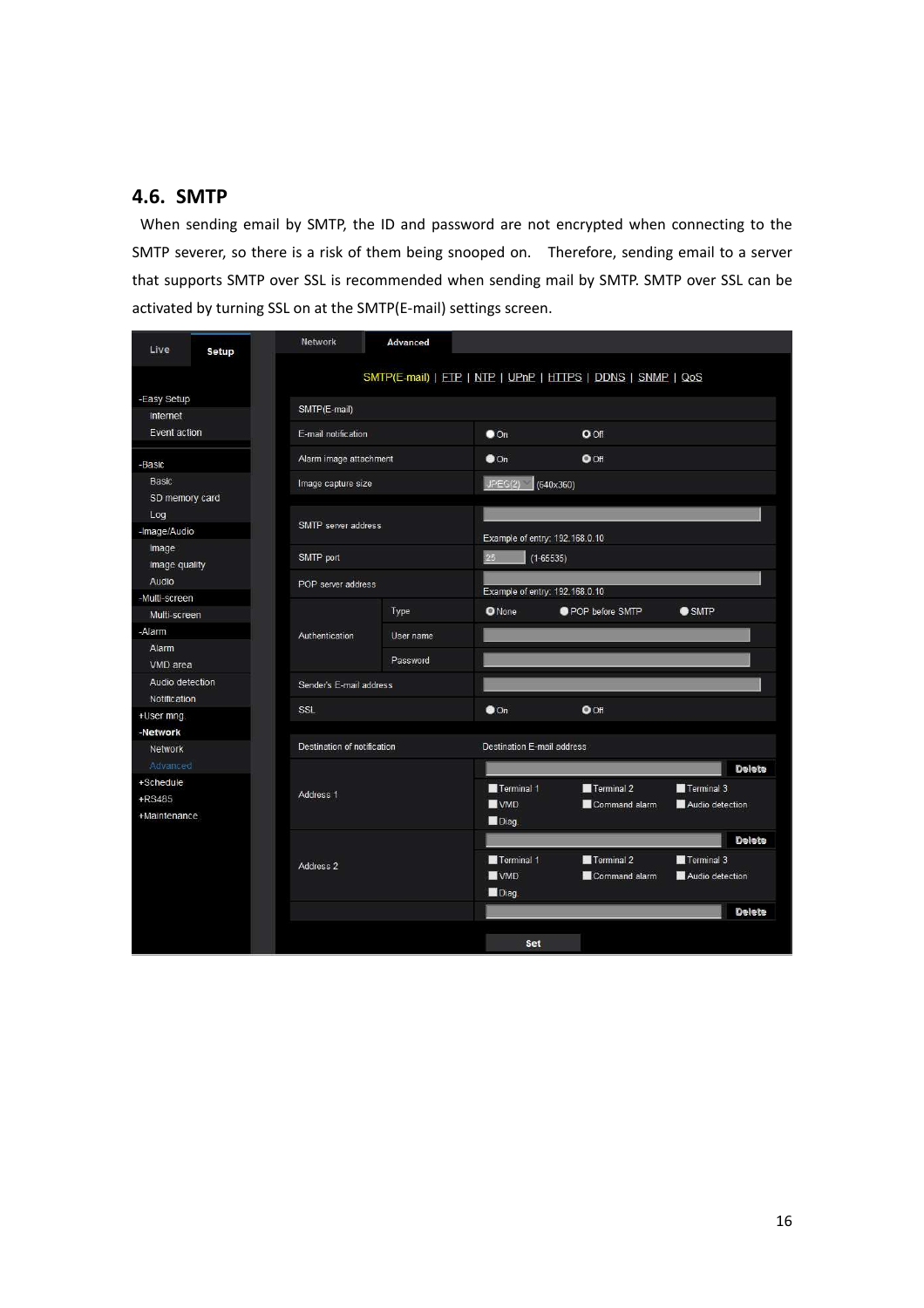# **4.7. SNMP**

With SNMP v1/v2, packets themselves are not encrypted, so packets can be snooped on or altered. When using in an environment where there is risk of snooping or altering by a third party, use of SNMPv3 with encryption and altering detection functions is recommended. SNMPv3 can be used by setting SNMP Version to v3 from the SNMP settings screen.

| Live<br>Setup                    | Network            | Advanced                          |      |                                                             |  |  |
|----------------------------------|--------------------|-----------------------------------|------|-------------------------------------------------------------|--|--|
| -Easy Setup                      |                    |                                   |      | SMTP(E-mail)   FTP   NTP   UPnP   HTTPS   DDNS   SNMP   QoS |  |  |
| Internet<br>Event action         | SNMP version       |                                   |      | $\blacktriangledown$<br>SNMP <sub>v3</sub>                  |  |  |
| +Basic<br>+Image/Audio           | SNMPv1/v2          | Community                         |      |                                                             |  |  |
|                                  |                    | User name (1 to<br>32 characters) |      |                                                             |  |  |
| +Multi-screen                    | SNMP <sub>v3</sub> | Authentication                    | OMD5 | $\bullet$ SHA1                                              |  |  |
| +Alarm<br>-User mng.             |                    | Encryption<br>method              | ODES | AES                                                         |  |  |
| User auth.                       |                    | Password (8 to<br>16 characters)  |      |                                                             |  |  |
| Host auth.<br><b>IEEE 802.1X</b> | System name        |                                   |      |                                                             |  |  |
| Data encryption                  | Location           |                                   |      |                                                             |  |  |
| -Network                         | Contact            |                                   |      |                                                             |  |  |
| Network                          |                    |                                   |      |                                                             |  |  |
| Advanced                         |                    |                                   |      |                                                             |  |  |
| +Schedule<br>+RS485              |                    |                                   |      |                                                             |  |  |
| +Maintenance                     |                    |                                   |      |                                                             |  |  |